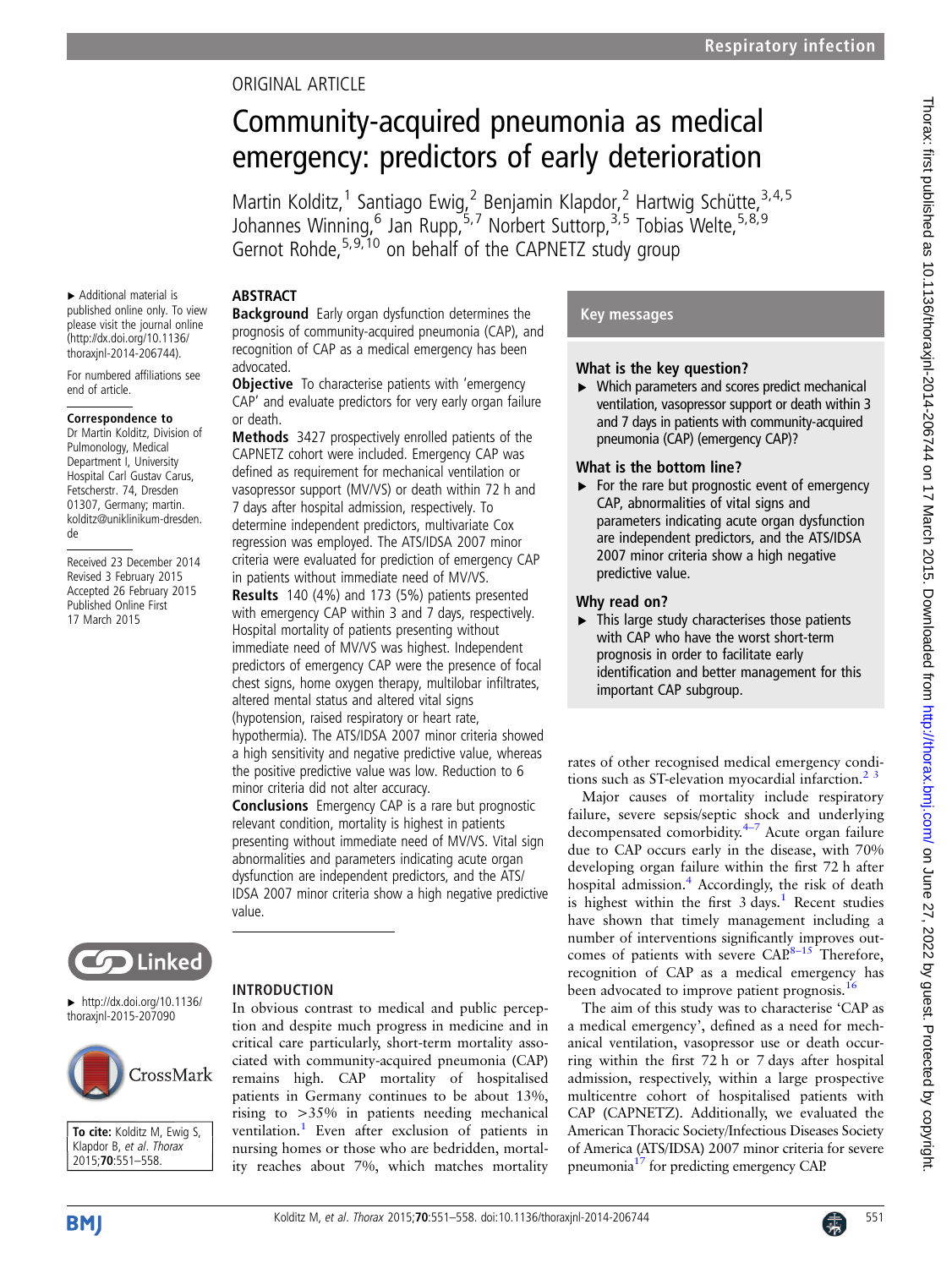## PATIENTS AND METHODS

#### Patient population

Patients were recruited from the multicentre German Competence network for the study of CAP (CAPNETZ, [http://](http://www.capnetz.de) [www.capnetz.de\)](http://www.capnetz.de). A detailed description of the CAPNETZ methodology is given elsewhere.<sup>[18](#page-7-0)</sup> Criteria for inclusion in the study were age ≥18 years, a pulmonary infiltrate diagnosed by chest radiography, and at least one of the following criteria: history of fever (temperature ≥38.3°C), cough, production of purulent sputum or focal chest signs on auscultation. Exclusion criteria were acquired or therapeutically induced immune deficiency, active TB or possible nosocomial acquisition of infection. All clinical and vital signs and score parameters were evaluated at first contact after hospital admission. All patients were followed up according to a standardised protocol for 180 days and all clinical parameters were stored in an electronic database. To evaluate outcome parameters, all patients or their relatives were contacted either personally or by phone for structured interviews. Written informed consent was obtained from every patient before inclusion in the study, and the study was approved by the local ethical committees of each participating centre.

For this study, all patients admitted to hospital between 2007 and 2013 with available data on mechanical ventilation (MV), vasopressor support (VS) and death within the first 7 days after hospital admission as well as available 30-day mortality data were included.

#### Predefined endpoints and subgroup analyses

'Emergency CAP' was defined as requirement for MV (invasive or non-invasive, but excluding home ventilation), VS or death within 72 h or within 7 days after hospital admission, respectively.

Furthermore, a preplanned subgroup analysis compared patients meeting the emergency CAP criteria within 72 h after admission with all patients meeting the emergency CAP criteria within days 4–30 after admission.

#### Score definitions

The CRB-65 (C, mental confusion; R, respiratory rate  $\geq$ 30/min; B, systolic blood pressure <90 mm Hg or diastolic blood pressure  $\leq 60$  mm Hg; 65, age  $\geq 65$  years), CURB (C, confusion, U, blood urea nitrogen ≥20 mg/dL, R, respiratory rate ≥30/min, B, systolic blood pressure <90 mm Hg or diastolic blood pressure ≤60 mm Hg) and PSI (Pneumonia Severity Index) scores were determined as described previously.<sup>19</sup><sup>20</sup>

The ATS/IDSA 2007 minor criteria for severe pneumonia<sup>17</sup> were evaluated for predicting emergency CAP; prediction was performed for all patients presenting without immediate need of MV/VS. The minor criterion 'hypotension requiring aggressive fluid resuscitation' was considered positive in patients presenting with systolic blood pressure <90 mm Hg and/or diastolic blood pressure ≤60 mm Hg. The minor criterion 'PaO<sub>2</sub>/FiO<sub>2</sub> ratio  $\leq 250$ ' was met if one of the following was present: (1)  $PaO<sub>2</sub> < 52$  mm Hg while breathing room air or the pre-existing oxygen flow if receiving home oxygen therapy; (2) if no room air data were available,  $FiO<sub>2</sub>$  was calculated as supplemental oxygen in L/min  $\times 0.03 + 0.21$ ; (3) if no blood gas analysis was available the criterion was met if  $aO<sub>2</sub> < 86%$ while breathing room air or the pre-existing oxygen flow if receiving home oxygen therapy; (4)  $CaO<sub>2</sub>/FiO<sub>2</sub>$  was <274 with supplemental  $oxygen.<sup>21</sup>$  The other minor criteria were calcu-lated as described previously.<sup>[18](#page-7-0)</sup>

In a predefined subgroup analysis the predictive value of adding one of the following supplemental minor criteria<sup>[22](#page-7-0)</sup> was evaluated: pH <7.35, sodium <130 mmol/L, serum glucose  $\langle 4.4 \text{ mmol/L}$ , serum glucose  $>14 \text{ mmol/L}$ .

#### Statistical analysis

Continuous variables are expressed as mean (±SD) or median (IQR), as appropriate, unless otherwise stated. Medians between groups were compared using the non-parametric Mann– Whitney test and qualitative variables were compared using the  $\chi^2$  test or Fisher's exact test in cases of small expected frequencies. Receiver operating characteristic curve analysis was used to determine the diagnostic properties of predictive parameters, and optimal cut-off values were calculated by the Youden Index. To evaluate the independent predictive value of parameters associated with emergency CAP, a multivariate Cox regression model with stepwise forward selection (inclusion level 0.05, exclusion level 0.1) was performed. Start and end dates for the time variable in the Cox regression model were day 1 and day 3 (for emergency CAP within 72 h) or day 1 and day 7 (for emergency CAP within 7 days) after hospital admission, respectively. To evaluate independent predictors for emergency CAP, all measured variables significantly associated with the endpoint in univariate analyses and present in >5% of patients were included in the model. For multivariate evaluation of the ATS/IDSA minor criteria, all nine criteria alone, and in a second analysis together with the four additional severity criteria, were included. Results are presented as HR and 95% CI. A p value of ≤0.05 (two-sided) was considered statistically significant. Statistical analyses were performed with SPSS V.22.0 and MedCalc V.13.2.2 software.

#### RESULTS

Overall, 140/3427 (4%) patients met the criteria for emergency CAP within 72 h after hospital admission, and 173 (5%) within 7 days (fi[gure 1](#page-2-0)). Thirty-day mortality rates of these emergency patients with CAP were 17% and 27%, respectively. In contrast, mortality of non-emergency patients with CAP was significantly lower at 2% (p<0.001). Most patients (130/140 and 151/173, respectively) received MV/VS as the criterion for emergency CAP, but 10 patients in the former and 12 patients in the latter group died without having received MV/VS. Thirty-five of 130 (27%) and 56 of 151 (37%) patients receiving MV/VS within 72 h and 7 days, respectively, presented without immediate need of MV/VS on admission. Thirty-day mortality of patients receiving MV/VS within 7 days after admission but presenting without immediate need of MV/VS was 16/56 (29%), which was significantly higher than that of patients presenting with immediate need of MV/VS (8/95 (8%),  $p=0.002$ ). The 30-day mortality rate of all patients fulfilling the emergency CAP definition within 7 days but presenting without immediate need of MV/VS was 49% (38/78). Of the 95 patients receiving immediate MV/ VS, 29 (31%) immediately needed invasive ventilation or vasopressor treatment with a 30-day mortality of 24% (7/29), and 66 (69%) immediately received non-invasive ventilation (19/66 had chronic respiratory comorbidities, 8/66 needed invasive ventilation or vasopressor treatment in the course) with a 30-day mortality of 2% (1/66, p<0.001 vs invasive MV/VS).

#### Characteristics and predictors of emergency CAP within 72 h

The characteristics of these patients compared with all other patients with CAP are shown in [table 1](#page-3-0). In multivariate Cox regression analysis, home oxygen therapy, abnormal auscultation, multilobar infiltrates and abnormal vital signs were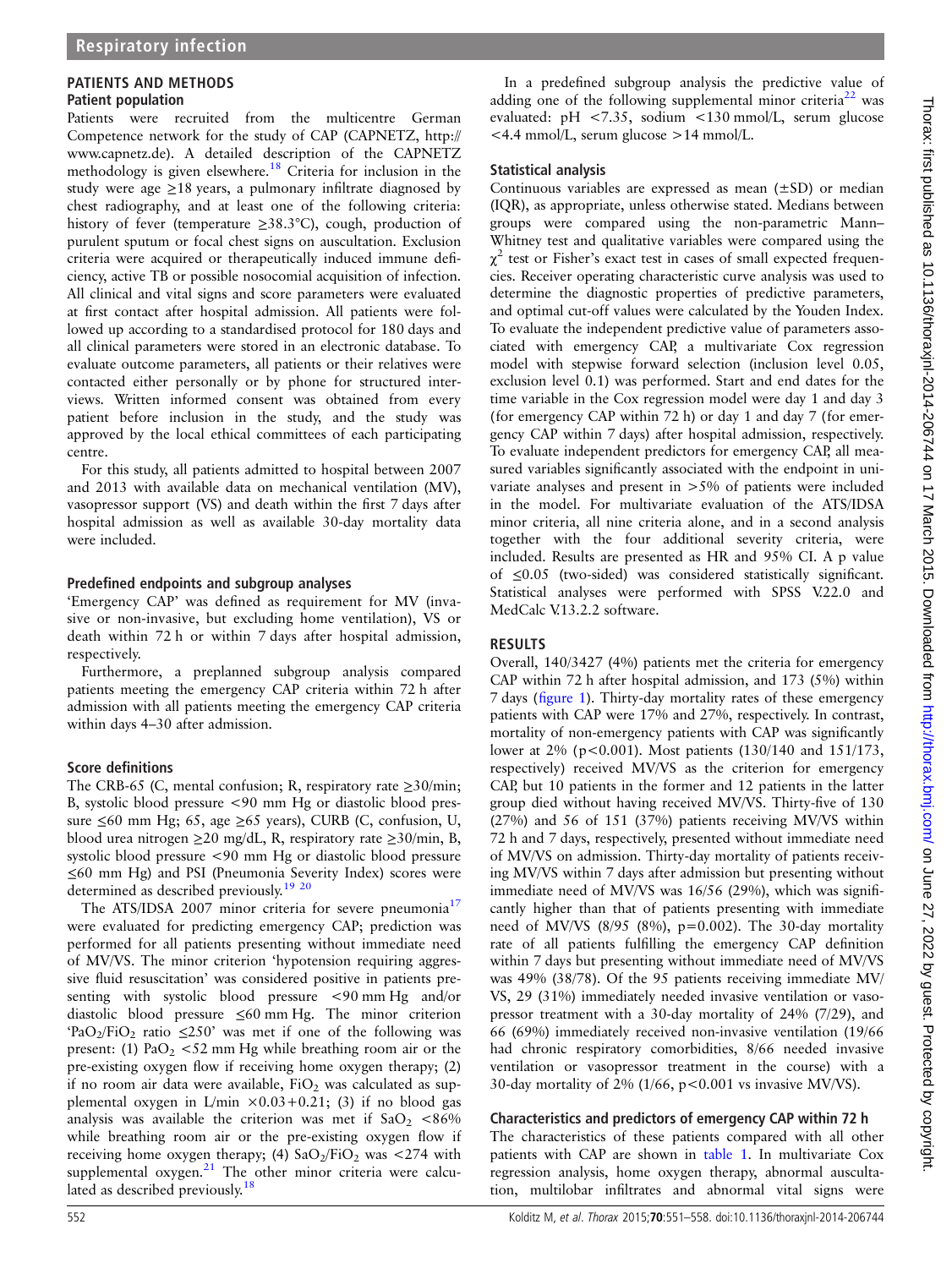<span id="page-2-0"></span>

Figure 1 Flow chart showing features of community-acquired pneumonia (CAP) as an emergency (\*MV/VS, mechanical ventilation and/or vasopressor support).

independent predictors of emergency CAP ([table 2](#page-4-0)). In patients with emergency CAP a pathogen was more often detected as well as significantly more H. influenzae and less M. pneumoniae (online supplementary table S1); however, the possibility that more frequent microbiological testing was carried out in these patients cannot be excluded.

When the 140 patients presenting as emergency CAP within 72 h were compared with all patients meeting the same criteria within days 4–30, the latter were older, more obese and more often had chronic heart disease other than heart failure or malignancy (online supplementary table S2). On the other hand, early adverse outcome was associated with fewer prehospital antibiotics, tachycardia, smoking and pneumococcal CAP (online supplementary table S2). By multivariate Cox regression analysis, only higher heart rate and lower age were independent predictors for the emergency group (online supplementary table S3).

## Characteristics and predictors of emergency CAP within 7 days

Thirty-three additional patients died or needed MV/VS between days 4 and 7 after hospital admission (figure 1). If these 33 patients were included in the emergency group, no major changes of univariate and multivariate comparisons or microbiological findings resulted apart from a history of chronic renal disease, which was another independent predictor in the multivariate Cox regression [\(table 3,](#page-4-0) online supplementary table S4).

#### Evaluation of ATS/IDSA 2007 minor criteria for predicting emergency CAP

If patients presenting with immediate need of MV/VS were excluded from the analysis, 45 patients developing emergency CAP within 72 h remained. Of these, all except four presented with at least one positive minor criterion (median 2).

Complete information on all nine minor criteria was available for 3049 patients. Significant differences between emergency and non-emergency patients with CAP were detected for oxygenation index, multilobar infiltrates, confusion, hypotension, urea and hypothermia ([table 4](#page-5-0)). However, only confusion, hypotension and urea were identified as independent predictors by multivariate Cox regression analysis ([table 4\)](#page-5-0). The three criteria—white cell count <4000 cells/mm<sup>3</sup> , platelets <100 000 cells/mm<sup>3</sup> and hypothermia  $<36^{\circ}$ C—were detected only rarely among study patients. After inclusion of four additional criteria suggested in the literature<sup>[22](#page-7-0)</sup> (pH <7.35, sodium <130 mmol/L, glucose  $\langle 4.4 \text{ mmol/L}, \text{ glucose} \rangle$  = 14 mmol/L), only pH was an independent predictor for emergency presentation [\(table 4\)](#page-5-0). Predictive properties of the minor criteria are shown in [table 5](#page-5-0);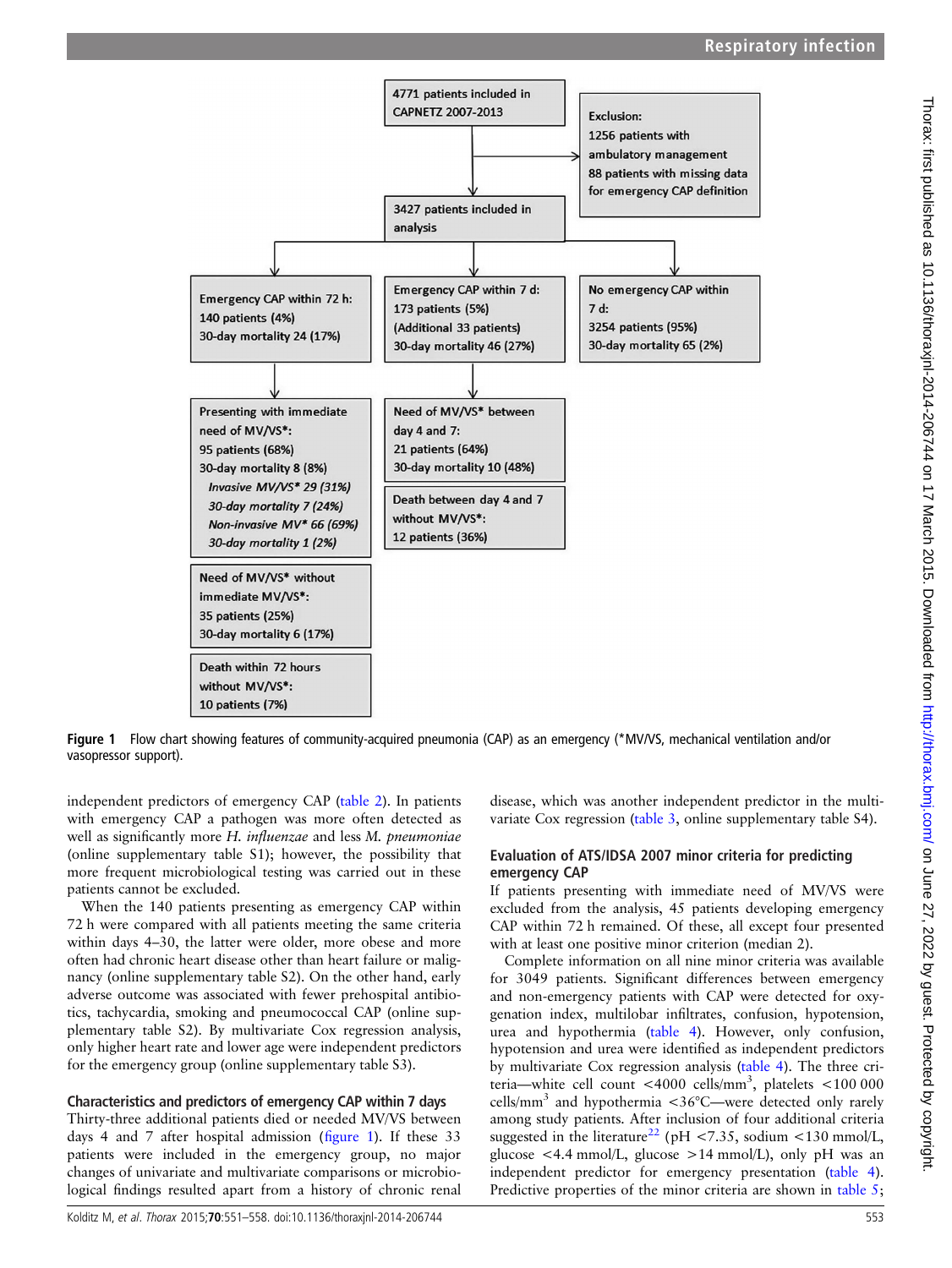<span id="page-3-0"></span>

|  |  |  | Table 1 Characteristics of patients according to emergency status within 72 h |  |
|--|--|--|-------------------------------------------------------------------------------|--|
|  |  |  |                                                                               |  |

| <b>Characteristics</b>                         | Emergency 72 h $(N=140)$ | Non-emergency (N=3287) | p Value |  |
|------------------------------------------------|--------------------------|------------------------|---------|--|
| Demographics                                   |                          |                        |         |  |
| Age, median (range)                            | 69 (19 - 90)             | 67 (18-102)            | 0.047   |  |
| Male sex, N (%)                                | 92 (66)                  | 2002 (61)              | 0.25    |  |
| Height (cm), median (range)                    | 170 (147-198)            | 172 (133-202)          | 0.4     |  |
| Weight (kg), median (range)                    | 75 (37-180)              | 76 (30-217)            | 0.94    |  |
| Body mass index, median (range)                | $25(12-61)$              | $26(12-85)$            | 0.75    |  |
| Smoker, N (%)                                  | 41 (29)                  | 905 (28)               | 0.48    |  |
| Antibiotics within 4 weeks, N (%)              | 21(15)                   | 766 (23)               | 0.02    |  |
| Influenza vaccination, N (%)                   | 47 (34)                  | 1191 (36)              | 0.84    |  |
| Pneumococcal vaccination, N (%)                | 14(10)                   | 438 (13)               | 0.34    |  |
| Clinical findings at presentation              |                          |                        |         |  |
| Focal chest signs, N (%)                       | 127 (91)                 | 2655 (81)              | 0.003   |  |
| Cough, N (%)                                   | 123 (88)                 | 2951 (90)              | 0.46    |  |
| Purulent sputum, N (%)                         | 76 (54)                  | 1743 (53)              | 0.77    |  |
| Fever, $N$ $(\%)$                              | 82 (59)                  | 2145 (65)              | 0.1     |  |
| Comorbidities                                  |                          |                        |         |  |
| Chronic respiratory disease, N (%)             | 46 (33)                  | 941 (29)               | 0.28    |  |
| Home oxygen therapy, $N$ (%)                   | 32(23)                   | 214(7)                 | < 0.001 |  |
| Extrapulmonary comorbidity, N (%)              | 98 (70)                  | 1974 (60)              | 0.02    |  |
| Congestive heart failure, N (%)                | 41 (29)                  | 619 (19)               | 0.002   |  |
| Other chronic heart disease, N (%)             | 54 (39)                  | 1296 (39)              | 0.84    |  |
| Chronic renal disease, N (%)                   | 24 (17)                  | 321 (10)               | 0.004   |  |
| Chronic liver disease, N (%)                   | 5(4)                     | 90(3)                  | 0.56    |  |
| Malignant disease, N (%)                       | 13(9)                    | 331 (10)               | 0.76    |  |
| Cerebrovascular disease, N (%)                 | 11(8)                    | 208(6)                 | 0.47    |  |
| Other chronic neurological disease, N (%)      | 11(8)                    | 145(4)                 | 0.06    |  |
| Diabetes mellitus, N (%)                       | 34 (24)                  | 601 (18)               | 0.07    |  |
| Gastric tube feeding, N (%)                    | 5(4)                     | 6(0)                   | < 0.001 |  |
| Nursing home residency, N (%)                  | 11(8)                    | 100(3)                 | 0.002   |  |
| Vital signs                                    |                          |                        |         |  |
| Systolic blood pressure (mm Hg), median (IQR)  | 123(35)                  | 130 (29)               | 0.028   |  |
| Diastolic blood pressure (mm Hg), median (IQR) | 70(22)                   | 73 (15)                | < 0.001 |  |
| Respiratory rate, median (IQR)                 | 24(8)                    | 20(6)                  | < 0.001 |  |
| Heart rate, median (IQR)                       | 98 (28)                  | 90(21)                 | < 0.001 |  |
| Temperature (°C), median (IQR)                 | 37.5 (1.6)               | 37.8 (1.7)             | 0.009   |  |
| Multilobar infiltrate, N (%)                   | 61 (44)                  | 809 (25)               | < 0.001 |  |
| Pleural effusion, N (%)                        | 31(22)                   | 558 (17)               | 0.1     |  |
| Altered mental status, N (%)                   | 25 (18)                  | 179(5)                 | < 0.001 |  |
| CRB-65 score, mean                             | 1.5                      | 0.9                    | < 0.001 |  |
| CURB-65 score, mean                            | 2.1                      | 1.2                    | < 0.001 |  |
| PSI score risk class, mean                     | 3.3                      | 2.5                    | < 0.001 |  |
| 30-Day mortality, N (%)                        | 24 (17)                  | 87(3)                  | < 0.001 |  |
| 180-Day mortality, N (%)                       | 34 (24)                  | 196 (6)                | < 0.001 |  |

Significant p values are shown in bold.

CRB-65, C, mental confusion; R, respiratory rate ≥30/min; B, systolic blood pressure <90 mm Hg or diastolic blood pressure ≤60 mm Hg; 65, age ≥65 years); CURB, C, confusion, U, blood urea nitrogen ≥20 mg/dL, R, respiratory rate ≥30/min, B, systolic blood pressure <90 mm Hg or diastolic blood pressure ≤60 mm Hg; PSI, Pneumonia Severity Index.

the optimal cut-off point was two minor criteria. If the minor criteria were reduced to the first six criteria (without white cell count <4000 cells/mm<sup>3</sup>, platelets <100 000 cells/mm<sup>3</sup> and hypothermia <36°C), no difference resulted. For the 2268 patients with initial pH values available, the inclusion of pH <7.35 instead of the last three minor criteria did not change the predictions.

If emergency patients with CAP within 7 days after admission (without immediate need of MV/VS) were evaluated, the minor criteria 1–6 and hypothermia all were significantly associated with emergency presentation, and after multivariate analysis, oxygenation index, confusion, hypotension and urea persisted

as predictive factors (online supplementary table S5). For predictive accuracy, no major changes resulted (online supplementary table S6).

#### **DISCUSSION**

The main findings of our study are (1) emergency CAP is rare but of major prognostic impact, occurring in 4% of patients within 72 h and 5% within 7 days after admission; (2) 37% of patients receiving MV/VS within 7 days presented without immediate need of MV/VS on admission but had a significantly higher 30-day mortality rate, which was highest in emergency CAP developing between days 4 and 7; (3) independent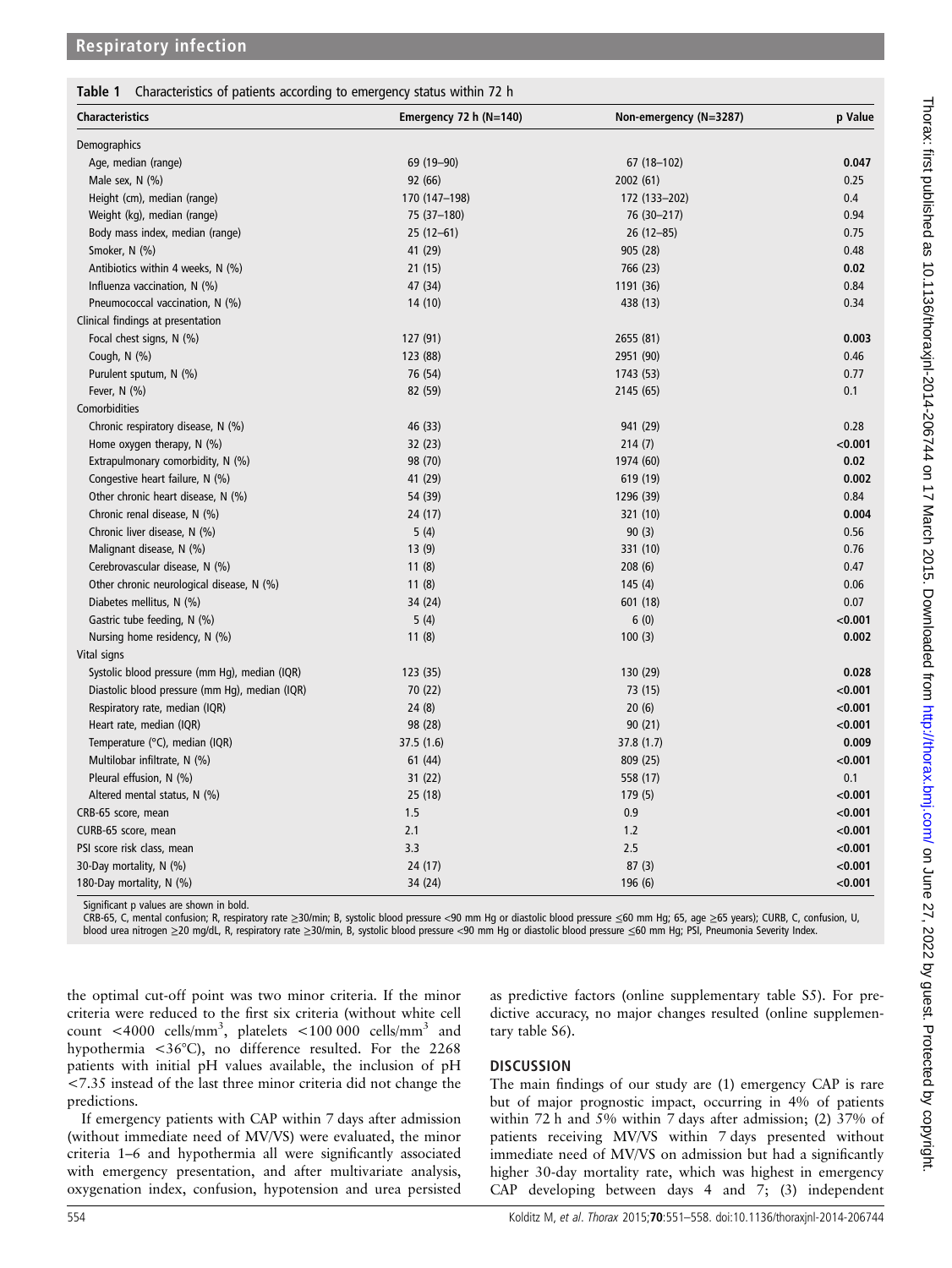<span id="page-4-0"></span>

| Table 2 Multivariate Cox regression analysis of risk factors           |
|------------------------------------------------------------------------|
| (significant in univariate analysis and present in $>5\%$ of patients) |
| for CAP as an emergency within 72 h                                    |

| <b>Characteristics</b>            | HR (95% CI)         | p Value |
|-----------------------------------|---------------------|---------|
| Demographics                      |                     |         |
| Age                               |                     | 0.94    |
| Antibiotics within 4 weeks        |                     | 0.19    |
| Clinical findings at presentation |                     |         |
| Focal chest signs                 | 2.12 (1.14 to 3.94) | 0.017   |
| Comorbidities                     |                     |         |
| Home oxygen therapy               | 2.86 (1.89 to 4.32) | < 0.001 |
| Extrapulmonary comorbidity        |                     | 0.77    |
| Congestive heart failure          |                     | 0.54    |
| Chronic renal disease             |                     | 0.12    |
| Vital signs                       |                     |         |
| Systolic blood pressure           |                     | 0.38    |
| Diastolic blood pressure          | 0.97 (0.96 to 0.98) | < 0.001 |
| Respiratory rate                  | 1.05 (1.03 to 1.08) | < 0.001 |
| Heart rate                        | 1.02 (1.01 to 1.03) | < 0.001 |
| Temperature                       | 0.71 (0.60 to 0.83) | < 0.001 |
| Multilobar infiltrate             | 1.91 (1.35 to 2.70) | < 0.001 |
| Altered mental status             | 2.54 (1.61 to 4.02) | < 0.001 |

CAP, community-acquired pneumonia.

predictors of emergency CAP within 72 h were the presence of focal chest signs, home oxygen therapy, multilobar infiltrates, altered mental status and altered vital signs (hypotension, raised respiratory or heart rate, hypothermia); (4) the ATS/IDSA 2007 minor criteria showed a high sensitivity and negative predictive value for prediction of emergency CAP without immediate need of MV/VS, whereas the positive predictive value was low.

Our data confirm the dramatic prognosis of patients with emergency CAP. Therefore, the need to identify those patients is

Table 3 Multivariate Cox regression analysis of risk factors (significant in univariate analysis and present in >5% of patients) for emergency CAP within 7 days

| <b>Characteristics</b>                                                       | HR (95% CI)           | p Value |
|------------------------------------------------------------------------------|-----------------------|---------|
| Demographics                                                                 |                       |         |
| Age                                                                          |                       | 0.37    |
| Male sex                                                                     |                       | 0.24    |
| Antibiotics within 4 weeks                                                   |                       | 0.23    |
| Clinical findings at presentation                                            |                       |         |
| Focal chest signs                                                            | 2.10 (1.21 to 3.64)   | 0.008   |
| Comorbidities                                                                |                       |         |
| Home oxygen therapy                                                          | 2.59 (1.77 to 3.79)   | < 0.001 |
| Extrapulmonary comorbidity                                                   |                       | 0.70    |
| Congestive heart failure                                                     |                       | 0.38    |
| Chronic renal disease                                                        | 1.57 (1.04 to 2.37)   | 0.032   |
| Vital signs                                                                  |                       |         |
| Diastolic blood pressure                                                     | $0.97$ (0.96 to 0.99) | < 0.001 |
| Respiratory rate                                                             | 1.05 (1.03 to 1.08)   | < 0.001 |
| Heart rate                                                                   | 1.01 (1.01 to 1.02)   | 0.002   |
| Temperature                                                                  | 0.73 (0.63 to 0.84)   | < 0.001 |
| Multilobar infiltrate                                                        | 2.06 (1.51 to 2.81)   | < 0.001 |
| Altered mental status                                                        | 2.74 (1.82 to 4.13)   | < 0.001 |
| Significant results are shown in bold.<br>CAP, community-acquired pneumonia. |                       |         |

reinforced. Patients needing immediate mechanical ventilation and/or presenting with septic shock, albeit obvious, do not have the highest risk of death. In particular, patients receiving immediate non-invasive ventilation had a remarkably low mortality rate of 2%, indicating that timely management of organ failure if detected immediately might improve diagnosis. Instead, the highest 30-day mortality rate was seen in patients presenting without immediate need of MV/VS both in the emergency group within 72 h after admission and in the group deteriorating within the first 7 days. This is consistent with reported findings suggesting that deterioration in the disease course and late intensive care unit (ICU) management are associated with the worst prognosis.<sup>[9](#page-6-0) [23 24](#page-7-0)</sup> Thus, efforts to identify and define patients at highest risk of early deterioration are warranted in order to provide intensive management of those patients with the highest potential for an improved outcome.

Our approach of defining a subgroup of patients with CAP as emergency helps to target such interventions and presents a clinically more relevant approach than predicting 30-day mortality or ICU admission. Simple prediction of mortality does not automatically lead to accurate identification of patients needing intensive management strategies and is influenced by age, comorbidities and treatment restrictions. ICU admission is biased by admission policy and is highly dependent on individual physician decisions. Therefore, a management-based risk stratification approach has been advocated<sup>7</sup> and successfully implemented.

Our data show that patients at highest risk were those presenting with altered vital signs and parameters of organ dysfunction on admission, whereas (except for renal comorbidity in the 7-day emergency group) comorbidities were not significant after multivariate analysis. This strengthens the concept of focusing on identification and management of acute organ failure in  $CAP<sup>5</sup>$  7 and emphasises the need for careful clinical evaluation and interpretation of vital sign abnormalities. The results of our study need validation in independent cohorts.

Of comorbidities, chronic renal and heart failure and current smoking were associated with emergency CAP in univariate analysis, whereas other cardiac disease, malignant disease and age were associated with poor outcome between days 4 and 30. This might indicate risk of early organ failure in patients with the former diseases and confirms a mortality risk with age and the latter diseases.<sup>[4 5](#page-6-0) 20</sup> <sup>25</sup>

Patients with antibiotic pretreatment before hospital admission seemed to have a lower rate of early deterioration, although this parameter was not an independent predictor after multivariate analysis. This parameter might have shown greater importance if antibiotic pretreatment for the current CAP (and not any pretreatment within 4 weeks) only had been considered, but these data were not available from our database. This would be in line with prior observations suggesting a possible role of pre-hospital antibiotic treatment for CAP in high-risk patients<sup>[26](#page-7-0)-</sup> and indicates the need for further study of such an approach. There are several additional variables which might be found to be protective against emergency CAP, such as time to first dose of antibiotics, administration of immunomodulatory therapies and combination antibiotic empirical treatment. Such variables should be included in future studies.

International guidelines recommend clinical scores to predict severe CAP. The 2007 ATS/IDSA rule is most widely recom-mended.<sup>[17 22 29 30](#page-7-0)</sup> However, its predictive value is artificially inflated by the two major criteria mechanical ventilation and/or septic shock, which define critical disease rather than being risk factors for it. Accordingly, the application of the minor criteria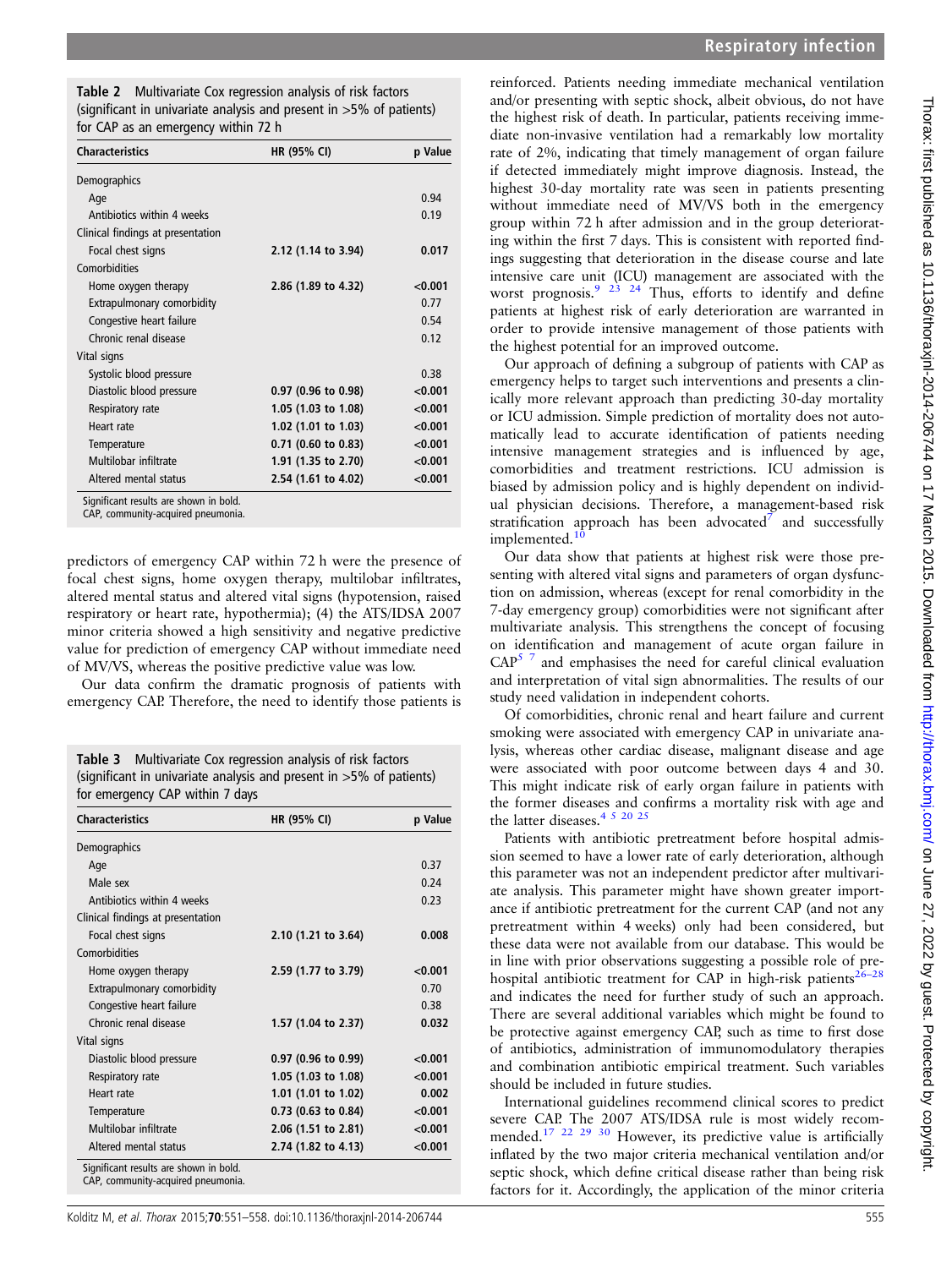<span id="page-5-0"></span>

| Table 4 Presence of ATS/IDSA 2007 minor criteria and additional suggested predictive parameters according to emergency status within 72 h |  |
|-------------------------------------------------------------------------------------------------------------------------------------------|--|
| (after exclusion of all patients presenting with major criteria)                                                                          |  |

| Criteria                                     | <b>Emergency 72 h without</b><br>immediate MV/VS (N=45) | Non-emergency<br>$(N=3287)$ | <b>Univariate</b><br>p value | <b>Multivariate</b><br>HR (Cox) (95% CI) | <b>Multivariate</b><br>p value (Cox) |
|----------------------------------------------|---------------------------------------------------------|-----------------------------|------------------------------|------------------------------------------|--------------------------------------|
| ATS/IDSA minor criteria, N/N with data (%)   |                                                         |                             |                              |                                          |                                      |
| PaO2/FiO2 ratio $\leq$ 250                   | 17/45 (38)                                              | 660/3287 (20)               | 0.003                        |                                          | 0.12                                 |
| Respiratory rate $\geq 30$                   | 7/45(16)                                                | 305/3287 (9)                | 0.15                         |                                          | 0.11                                 |
| Multilobar shadowing                         | 17/44 (39)                                              | 809/3174 (25)               | 0.047                        |                                          | 0.06                                 |
| Confusion                                    | 9/45(20)                                                | 179/3285 (5)                | < 0.001                      | 2.92 $(1.28 \text{ to } 6.67)$           | 0.01                                 |
| Hypotension                                  | 17/45 (38)                                              | 704/3277 (21)               | 0.008                        | 1.97 (1.04 to 3.74)                      | 0.036                                |
| Urea $\geq$ 20 mg/dL                         | 26/42 (62)                                              | 1005/3060 (33)              | < 0.001                      | $2.62$ (1.38 to 5.00)                    | 0.003                                |
| White cell count <4000 cells/mm <sup>3</sup> | 0/45(0)                                                 | 42/3281 (1)                 | 0.45                         |                                          | 0.42                                 |
| Platelets $<$ 100 000 cells/mm <sup>3</sup>  | 2/44(5)                                                 | 59/3258 (2)                 | 0.18                         |                                          | 0.42                                 |
| Hypothermia $<$ 36 $\degree$ C               | 2/45(4)                                                 | 39/3273 (1)                 | 0.05                         |                                          | 0.11                                 |
| Additional criteria, N/N with data (%)       |                                                         |                             |                              |                                          |                                      |
| pH < 7.35                                    | 5/36(14)                                                | 76/2386 (3)                 | < 0.001                      | 3.26 (1.12 to 9.48)                      | 0.03                                 |
| Sodium <130 mmol/L                           | 4/43(9)                                                 | 225/3259 (7)                | 0.54                         |                                          | 0.78                                 |
| Glucose $<$ 4.4 mmol/L                       | 3/43(7)                                                 | 75/3116 (2)                 | 0.06                         |                                          | 0.26                                 |
| Glucose $>14$ mmol/L                         | 2/43(5)                                                 | 113/3116 (4)                | 0.72                         |                                          | 0.57                                 |

Significant p values are shown in bold.

ATS, American Thoracic Society; IDSA, Infectious Disease Society of America; MV/VS, mechanical ventilation and/or vasopressor support.

alone to predict the two major criteria has been used successfully $30$  and complies with the concept of early managementbased risk assessment. Recently, the prognostic performance of the minor criteria for prediction of MV/VS has been confirmed in a meta-analysis, $2^2$  and their ability to improve outcome in severe CAP after implementation in the emergency room has been demonstrated.<sup>10</sup> Our data largely confirm these findings. After exclusion of patients presenting with immediate need of MV/VS, the first six minor criteria and hypothermia predicted the 7-day endpoint, but leucopenia, thrombopenia and hypothermia were only rarely present. If these three criteria were removed, the resulting six instead of nine criteria were equally accurate, in line with a recent meta-analysis.<sup>[22](#page-7-0)</sup> Several additional parameters have been suggested for prediction of high risk (acidosis, hypoglycaemia, hyperglycaemia, hyponatraemia).<sup>22</sup><sup>31</sup> In our study, only acidosis independently predicted emergency CAP; however, its addition to the minor criteria did not significantly improve the overall prediction, which is in accordance with the recent meta-analysis. $22$  The minor criteria showed excellent negative predictive values for emergency CAP, but positive predictive values remained very low.

A few other studies have evaluated prediction of early deterioration within 72 h. One study assessed risk factors for ICU

admission within 72 h and also found vital parameter abnormalities associated with early deterioration. $31$  However, unlike in our cohort, the additional risk factors hyponatraemia, hyperglycaemia, leucopenia and pleural effusion were predictors of early ICU admission. These authors proposed a new score for early ICU prediction (the Risk of Early Admission to the ICU index (REA-ICU)), which in a recent validation study showed no advantage over the ATS/IDSA 2007 minor criteria and other proposed scores for prediction of 72 h ICU or MV/VS prediction.<sup>[32](#page-7-0)</sup> In that study including 850 patients with CAP, the minor criteria had the same area under the curve of 0.72 as seen in our cohort. Another study focused on patients with CAP dying within 48 h after hospital admission (without examining MV/VS), and found similar risk factors, such as altered mental status, multilobar pneumonia and systemic hypotension, but also additional factors, such as age, pneumococcal bacteraemia and discordant empirical anti-biotic therapy, independently associated with early mortality.<sup>[33](#page-7-0)</sup>

Recently, the addition of new biomarkers mirroring the status of the cardiopulmonary and stress regulation system, such as mid-regional-proadrenomedullin (MR-proADM), copeptin or cortisol, has been suggested to improve high-risk prediction.<sup>[7](#page-6-0)</sup> One recent study demonstrated promising results in identifying high-risk patients by using MR-proADM with a prognostic area

Table 5 ROC characteristics and prognostic properties of minor criteria for emergency CAP within 72 h presenting without immediate need of MV/VS

| Criteria                              | <b>AUC (95% CI)</b>   | Cut-off<br>point | Sensitivity<br>$(95\% \; \text{Cl})$ | <b>Specificity</b><br>$(95% \; \text{Cl})$ | <b>PPV (95% CI)</b>                                       | <b>NPV (95% CI)</b>                  | +LR (95% CI)                                                | $-LR$ (95% CI)                                |
|---------------------------------------|-----------------------|------------------|--------------------------------------|--------------------------------------------|-----------------------------------------------------------|--------------------------------------|-------------------------------------------------------------|-----------------------------------------------|
| ATS/IDSA minor<br>criteria 1-9        | $0.72$ (0.71 to 0.74) |                  | 93 (80 to 98)<br>68 (51 to 81)       | 31 (29 to 33)<br>66 (65 to 68)             | 1.8 $(1.3 \text{ to } 2.5)$<br>$2.7(1.8 \text{ to } 3.9)$ | 99.7 (99 to 100)<br>99.3 (98 to 100) | 1.34 $(1.2 \text{ to } 1.5)$<br>$2.01$ (1.6 to 2.5)         | $0.24$ (0.08 to 0.27)<br>$0.49$ (0.3 to 0.8)  |
| ATS/IDSA minor<br>criteria 1-6        | $0.73$ (0.71 to 0.74) |                  | 93 (80 to 99)<br>66 (49 to 80)       | 32 (30 to 33)<br>68 (66 to 69)             | 1.8 $(1.3 \text{ to } 2.5)$<br>$2.8(1.8 \text{ to } 4)$   | 99.7 (99 to 100)<br>99.3 (99 to 100) | 1.35 (1.2 to 1.5)<br>$2.04$ (1.6 to 2.6)                    | $0.23$ (0.08 to 0.7)<br>$0.5(0.3)$ to $0.8$   |
| ATS/IDSA minor<br>criteria 1-6 and pH | $0.73$ (0.71 to 0.74) |                  | 94 (79 to 99)<br>69 (50 to 84)       | 28 (26 to 30)<br>63 (61 to 65)             | 1.9 $(1.3 \text{ to } 2.7)$<br>$2.7(1.7)$ to 4)           | 99.7 (99 to 100)<br>99.3 (99 to 100) | 1.3 $(1.2 \text{ to } 1.4)$<br>1.86 $(1.5 \text{ to } 2.4)$ | $0.22$ (0.06 to 0.9)<br>$0.5(0.3)$ to $0.8$ ) |

Bold values show the optimal cut-off point according to the Youden Index. N Minor criteria 1–9: 3049; N minor criteria 1–6: 3084; N minor criteria 1–6+ pH: 2268.

ATS, American Thoracic Society; AUC, area under the curve; CAP, community-acquired pneumonia; IDSA, Infectious Disease Society of America; LR, likelihood ratio; MV/VS, mechanical ventilation and/or vasopressor support; NPV, negative predictive ratio; PPV, positive predictive ratio; ROC, receiver operating characteristic.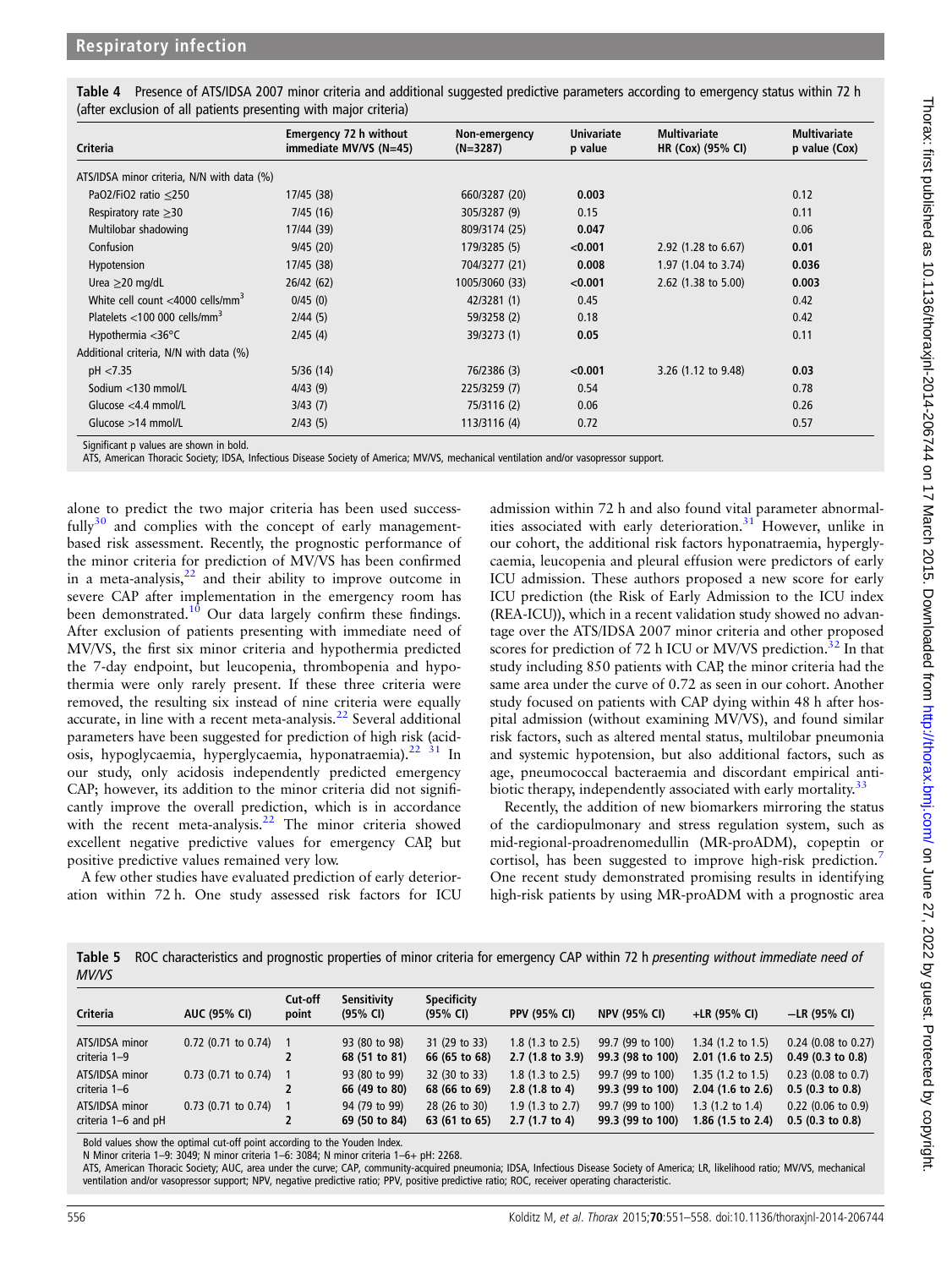<span id="page-6-0"></span>under the curve of  $0.73<sup>34</sup>$  $0.73<sup>34</sup>$  $0.73<sup>34</sup>$  However, further data on these markers are necessary and ideally, interventional trials should be performed to assess their additional value for managementbased risk stratification.

Nevertheless, the risk prediction of scores, including the ATS/ IDSA score, remains limited. Inflating scores with new variables has not led to substantial improvements of such predictions. In addition, complex scores might not be an ideal way of improving every day management of emergency CAP in busy emergency departments. Therefore, it appears that in addition to objective scoring, preferably with the ATS/IDSA 2007 minor criteria, initial and repeated clinical assessment of the criteria characteristic for emergency CAP, as identified in this study, might be the best way to meet the challenge of managing patients with emergency CAP. As septic organ dysfunction is a dynamic process,<sup>6</sup> clinical parameters of acute organ dysfunction, including the minor criteria of oxygenation, respiratory rate, confusion, hypotension and urea, should be re-evaluated regularly, at least daily, until clinical stability is reached. $23$  Future studies evaluating genomic, transcriptomic and proteomic markers of pneumonia progression, enabling a better understanding of the pathophysiology of CAP progression, may lead to better and even individualised stratification and management of severe CAP to improve the prognosis of this disease.

This study has some limitations. As this was a retrospective evaluation of prospectively enrolled patients, data were not complete for all criteria. We were unable to provide serial measurements of clinical parameters and minor criteria for continuous risk assessment, and data on new cardiovascular or stress biomarkers. Comorbidity assessment was based on history only and was not verified by clinical investigations. Finally, this analysis did not take into account potential treatment restrictions. Treatment restrictions are not exclusion criteria in the CAPNETZ protocol, but only 3% of included patients were in nursing homes before CAP hospitalisation and the median age was 9 years lower than in the German nationwide CAP performance measurement cohort.<sup>1</sup> Therefore, most patients with treatment restrictions probably have not been included in the study.

In conclusion, patients meeting the criteria for emergency CAP are a small but important group with a considerable risk of death but with a high potential for prognostic improvement if early organ failure is treated. Patients deteriorating within the first 3–7 days without presenting an immediate need for MV/VS on admission have the worst prognosis. Vital sign abnormalities and parameters indicating acute organ dysfunction are the most important factors to consider, and careful clinical evaluation of patients initially and at follow-up should be supplemented by established scores like the ATS/IDSA 2007 minor criteria.

#### Author affiliations <sup>1</sup>

<sup>1</sup> Division of Pulmonology, Medical Department I, University Hospital Carl Gustav Carus, Technische Universität Dresden, Dresden, Germany

- <sup>2</sup>Department of Respiratory and Infectious Diseases, Thoraxzentrum Ruhrgebiet, EVK Herne and Augusta-Kranken-Anstalt Bochum, Bochum, Germany
- <sup>3</sup>Department of Internal Medicine, Infectious Diseases and Pulmonary Medicine, Charité—Universitätsmedizin Berlin, Berlin, Germany <sup>4</sup>

<sup>4</sup>Department of Pulmonology, Klinikum Ernst von Bergmann, Potsdam, Germany 5 CAPNETZ Stiftung, Hannover, Germany

<sup>6</sup>Department of Anaesthesiology and Intensive Care Medicine, University Hospital

Jena, Jena, Germany 7 Division of Molecular and Clinical Infectious Diseases, Med. Clinic III, University of Lübeck, Lübeck, Germany

8 Department of Respiratory Medicine, Medizinische Hochschule Hannover, Hannover, Germany

<sup>9</sup>Biomedical Research in Endstage and Obstructive Lung Disease Hannover (BREATH), Member of the German Center for Lung Research (DZL)

<sup>10</sup>Department of Respiratory Medicine, Maastricht University Medical Center, Maastricht, The Netherlands

Acknowledgements CAPNETZ is a multidisciplinary approach to a better understanding and treatment of patients with community-acquired pneumonia. The network has only been made possible by the contribution of many investigators. We are especially indebted to the work of the investigators in the local clinical centres who established and kept in contact with all practitioners, physicians and respiratory specialists cooperating within the network.

Collaborators Members of the CAPNETZ study group: M Dreher, C Cornelissen (Aachen); W Knüppel, I Amari (Bad Arolsen); D Stolz (Basel); N Suttorp, H Schütte, P Creutz (Berlin, Charité); T Bauer, T Weiß (Berlin); W Pankow, A Lies, D Thiemig (Berlin-Neukölln); B Hauptmeier, S Ewig, D Wehde, M Suermann (Bochum); M Prediger, G Zernia (Cottbus); G Höffken, M Kolditz (Dresden), T Welte, G Barten, M Abrahamczik, J Naim, W Kröner, T Illig, N Klopp (Hannover); C Kroegel, M Pletz ( Jena); K Dalhoff, S Schütz, R Hörster, (Lübeck); G Rohde (Maastricht); H Buschmann, R Kröning, (Paderborn); T Schaberg, I Hering (Rotenburg/Wümme); C Schumann (Ulm); T Illmann, M Wallner (Ulm); and all study nurses.

Contributors Conception, hypothesis and design of the study: MK, SE, NS, TW, GR; acquisition of data: MK, SE, BK, HS, JW, JR, NS, TW, GR; analysis and interpretation: MK, SE, GR; substantial involvement in the writing and/or revision of the article: MK, SE, BK, HS, JW, JR, NS, TW, GR; guarantor of the paper: MK.

Funding Bundesministerium für Bildung und Forschung. BMBF (Federal Ministry of Education and Research in Germany) grant (01KI07145) 2001–2011.

Competing interests MK reports grants and personal fees from Pfizer, personal fees from Thermo-Fisher, Gilead, GlaxoSmithKline, Novartis, Astra-Zeneca, Basilea, outside the submitted work. HS reports personal fees from B.R.A.H.M.S./Thermo Fisher, Berlin Chemie, non-financial support from Chiesi, outside the submitted work. TW reports grants from the Ministry for Education and Research, during the conduct of the study; personal fees from AstraZeneca, Bayer, Basilea, Biotest, Novartis, Pfizer, outside the submitted work. GR reports personal fees from Pfizer, Böhringer-Ingelheim, Solvay, GSK, Essex Pharma, MSD, Novartis, outside the submitted work.

**Ethics approval** Local ethical committees of each involved centre.

Provenance and peer review Not commissioned; internally peer reviewed.

#### **REFERENCES**

- 1 Ewig S, Birkner N, Strauss R, et al. New perspectives on community-acquired pneumonia in 388 406 patients. Results from a nationwide mandatory performance measurement programme in healthcare quality. *[Thorax](http://dx.doi.org/10.1136/thx.2008.109785)* 2009;64:1062-9.
- 2 Bauer TT, Welte T, Strauss R, et al. Why do nonsurvivors from community-acquired pneumonia not receive ventilatory support? [Lung](http://dx.doi.org/10.1007/s00408-013-9467-3) 2013;191:417-24.
- 3 Zeymer U, Hambrecht R, Theres H, et al. [Treatment of ST-segment elevation acute myocardial infarction in hospitals with and without cardiac catheterization laboratory]. [Dtsch Med Wochenschr](http://dx.doi.org/10.1055/s-0033-1349561) 2013;138:1935–40.
- 4 Aliberti S, Amir A, Peyrani P, et al. Incidence, etiology, timing, and risk factors for clinical failure in hospitalized patients with community-acquired pneumonia. [Chest](http://dx.doi.org/10.1378/chest.08-0334) 2008;134:955–62.
- Aliberti S, Brambilla AM, Chalmers JD, et al. Phenotyping community-acquired pneumonia according to the presence of acute respiratory failure and severe sepsis. [Respir Res](http://dx.doi.org/10.1186/1465-9921-15-27) 2014;15:27.
- Dremsizov T, Clermont G, Kellum JA, et al. Severe sepsis in community-acquired pneumonia: when does it happen, and do systemic inflammatory response syndrome criteria help predict course? [Chest](http://dx.doi.org/10.1378/chest.129.4.968) 2006;129:968-78.
- 7 Kolditz M, Ewig S, Hoffken G. Management-based risk prediction in community-acquired pneumonia by scores and biomarkers. [Eur Respir J](http://dx.doi.org/10.1183/09031936.00104412) 2013;41:974-84.
- Kumar A, Roberts D, Wood KE, et al. Duration of hypotension before initiation of effective antimicrobial therapy is the critical determinant of survival in human septic shock. [Crit Care Med](http://dx.doi.org/10.1097/01.CCM.0000217961.75225.E9) 2006;34:1589–96.
- 9 Renaud B, Santin A, Coma E, et al. Association between timing of intensive care unit admission and outcomes for emergency department patients with community-acquired pneumonia. [Crit Care Med](http://dx.doi.org/10.1097/CCM.0b013e3181b02dbb) 2009;37:2867-74.
- 10 Lim HF, Phua J, Mukhopadhyay A, et al. IDSA/ATS minor criteria aid pre-intensive care unit resuscitation in severe community-acquired pneumonia. [Eur Respir J](http://dx.doi.org/10.1183/09031936.00081713) 2014;43:852–62.
- 11 Ferrer R, Martin-Loeches I, Phillips G, et al. Empiric antibiotic treatment reduces mortality in severe sepsis and septic shock from the first hour: results from a guideline-based performance improvement program. [Crit Care Med](http://dx.doi.org/10.1097/CCM.0000000000000330) 2014;42:1749–55.
- 12 Chamberlain DJ, Willis EM, Bersten AB. The severe sepsis bundles as processes of care: a meta-analysis. [Aust Crit Care](http://dx.doi.org/10.1016/j.aucc.2011.01.003) 2011;24:229-43.
- 13 Gattarello S, Borgatta B, Sole-Violan J, et al. Decrease in mortality in severe community-acquired pneumococcal pneumonia: impact of improving antibiotic strategies (2000–2013). [Chest](http://dx.doi.org/10.1378/chest.13-1531) 2014;146:22–31.
- 14 Yealy DM, Kellum JA, Huang DT, et al. A randomized trial of protocol-based care for early septic shock. [N Engl J Med](http://dx.doi.org/10.1056/NEJMoa1401602) 2014;370:1683-93.